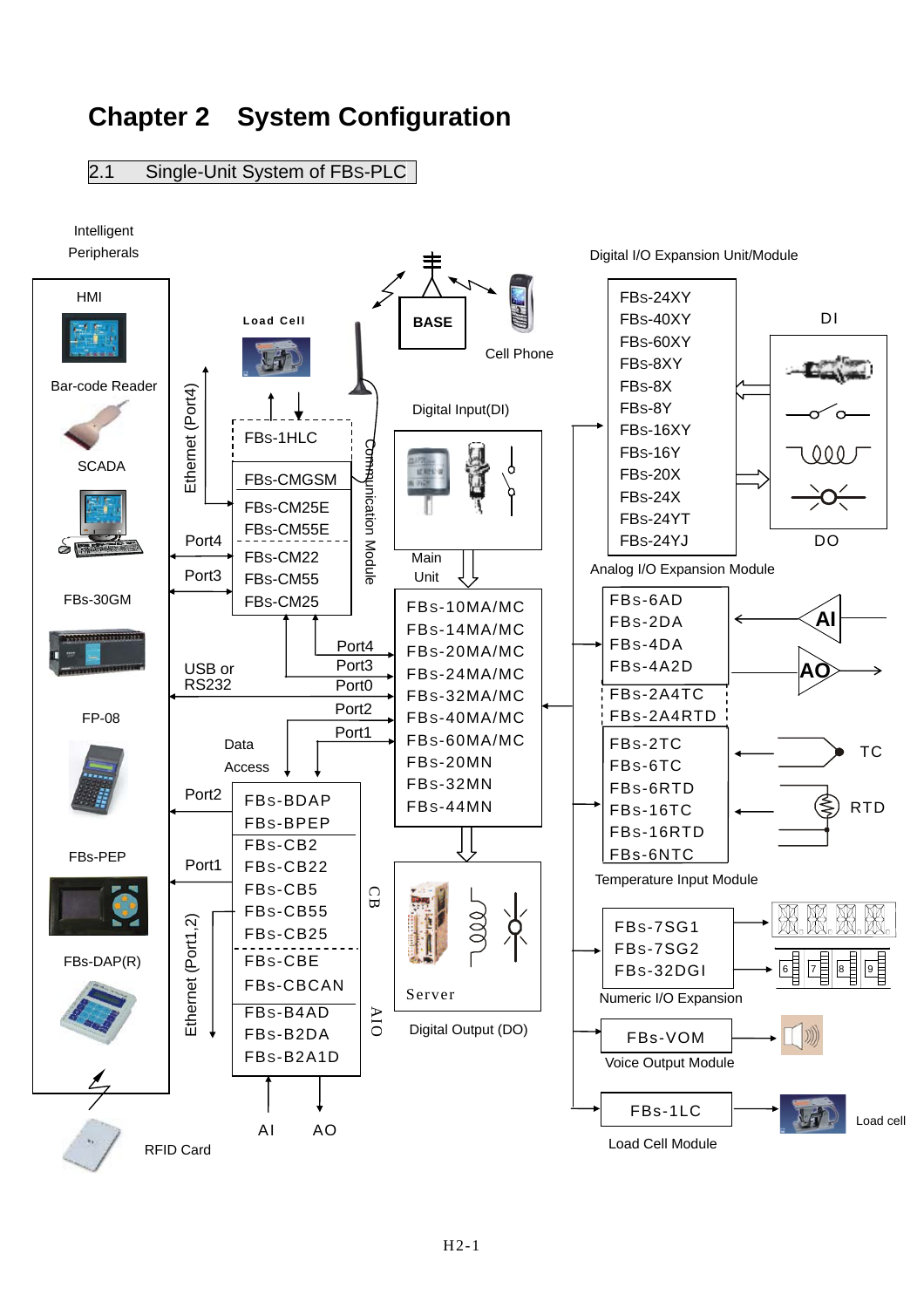The Single-Unit system means a system built only by a single FBs-PLC and its expansion unit/modules and communication boards/modules. Such system have a limited capability (refer), beyond that capability can incorporate CPU communication via LINK function for expansions (please refer to the next paragraph). The figure below shows the block diagram of the Single-Unit system of FBs-PLC, where, besides the available main units , the available communication peripherals resources and I/O expansion resources are depict on the left and the right respectively.

For the I/O of FBs-PLC, it can achieve a maximum of 256 point digital input (DI), 256 point digital output (DO), 64 word numeric input (NI), and 64 word numeric output (NO). Combined with various special interface modules, it can directly connect with devices such as Thermocouple, RTD, 7-segment LED display, and the Thumbwheel switch, which are shown on the right in the above figure.

Regarding communication resources, the FBs-PLC hardware can accommodate up to 5 communication ports (with a maximum speed of 921.6Kbps). In addition to providing the standard FATEK communication protocol, it also supports the Modbus master/slave protocol or any user-defined protocol. This functionality easily renders the connections with intelligent peripherals such as electronic scale, bar code reader, and various meters and gauges.

## 2.2 Formation of Multi-Unit System

By connections through communication ports and specific communication drivers, multiple Single-Unit PLC systems can be integrated to achieve resources sharing among multiple PLC or PLCs and its host computer. It is described as follows:

## 2.2.1 Connection of Multiple FBs-PLC (CPU Link)



As shown in the figure, through the usage of high-speed RS-485 network, can easily establish the connections of 2~254 main units (each PLC with its own station number). All need to do is to write and execute CPU Link commands in one of the main units, which makes it the Master of the CPU Link network. No other command is necessary for other Slave units. The Master CPU will automatically collect the information or data in the specific areas of all units (including the Master) and put it into the Common Data areas(CDM) of all units. Thus all the units connected by network can share the data for each other and turning the finite Single-Unit system with limited I/O into a huge system.